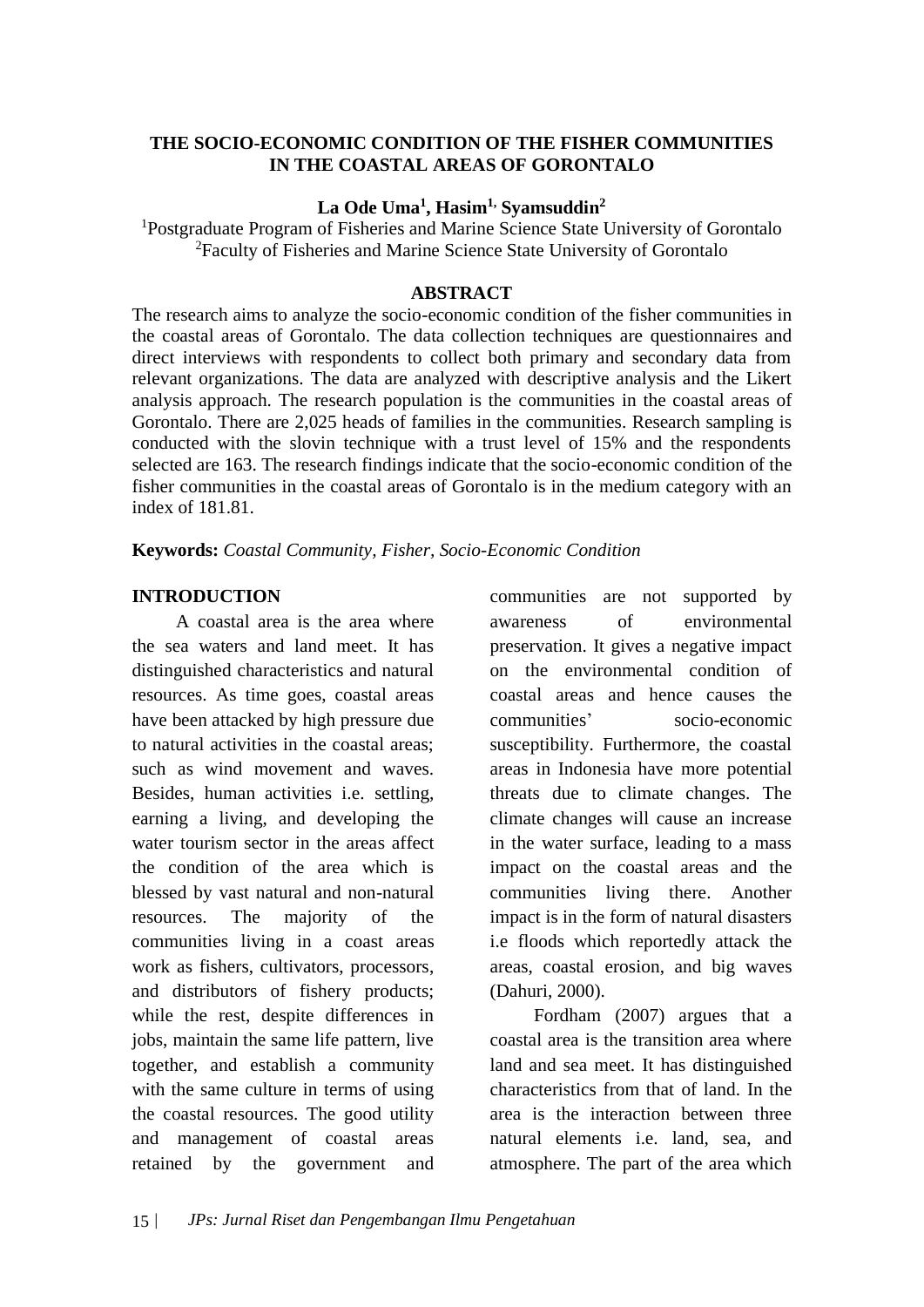leads to the land still maintains the sea properties; whereas that which leads to the sea is also affected by natural processes that mainly occur on the land.

The majority of coastal communities work as fishers. In terms of socio-economy especially access to education and health services, they are relatively less established than other communities. They experience some common issues characterized by socioeconomic underdevelopment and inadequate human resources. A coastal area also refers to a transition between sea and land, including an intertidal zone (Dahuri, 1996).

The major social category of the coastal communities in Indonesia works as traditional fishers and fishing workers. Fishers greatly contribute to the number of national capture fisheries. However, in terms of socio-economic conditions, they have a marginalized and exploited economic transaction process. As producers, they earn a little portion of total profits. Those that earn the largest portion of revenue are largescale fish sellers or distributors. The last two groups are two economic rulers in a coastal area. The situation remains and haunts the fisher who cannot figure out the solution (Westplat, 2016).

The communities that live in the coastal areas of Gorontalo commonly work as fishers that capture fish in the south beaches including in the waters of the Gulf of Tomini. The majority of the communities live in the coastal areas of Gorontalo, especially in Pohe, Tanjung Kramat, Leato Utara, and Leato Selatan work as fishers, processors, and

sdistributors of fishery products and other services. In running their domestic businesses, the fishers jointly use the available coastal natural potentials in groups. Many of them have professions as fishers that specifically capture tuna and other pelagic fish, ring trawler fishers, and *nike* fishers or work in the field of fishery product process and distribution. Unfortunately, after one year operation, the businesses result reversely due to some factors i.e. the east season that causes big waves and strong winds and certain seasons that cause few captures. The situation affects the coastal communities' economy which greatly depends on the coastal resources. It thus leads to the susceptible socio-economic condition experienced by the communities. The research aims to examine the socioeconomic condition of the communities living in the coastal areas of Gorontalo.

# **RESEARCH METHODOLOGY Time and Location**

The research was conducted in one year starting from January (preliminary observation) and finished in December 2019 in the coastal areas of Gorontalo. The field observation, regarded as the preliminary research aims to look for information on the socio-economic condition of the communities living in the coastal areas of Gorontalo that include Hulonthalangi (Pole and Tanjung Kramat) and Dumbo Raya (Leato Utara and Leato Selatan). The research locations are depicted in Figure 1.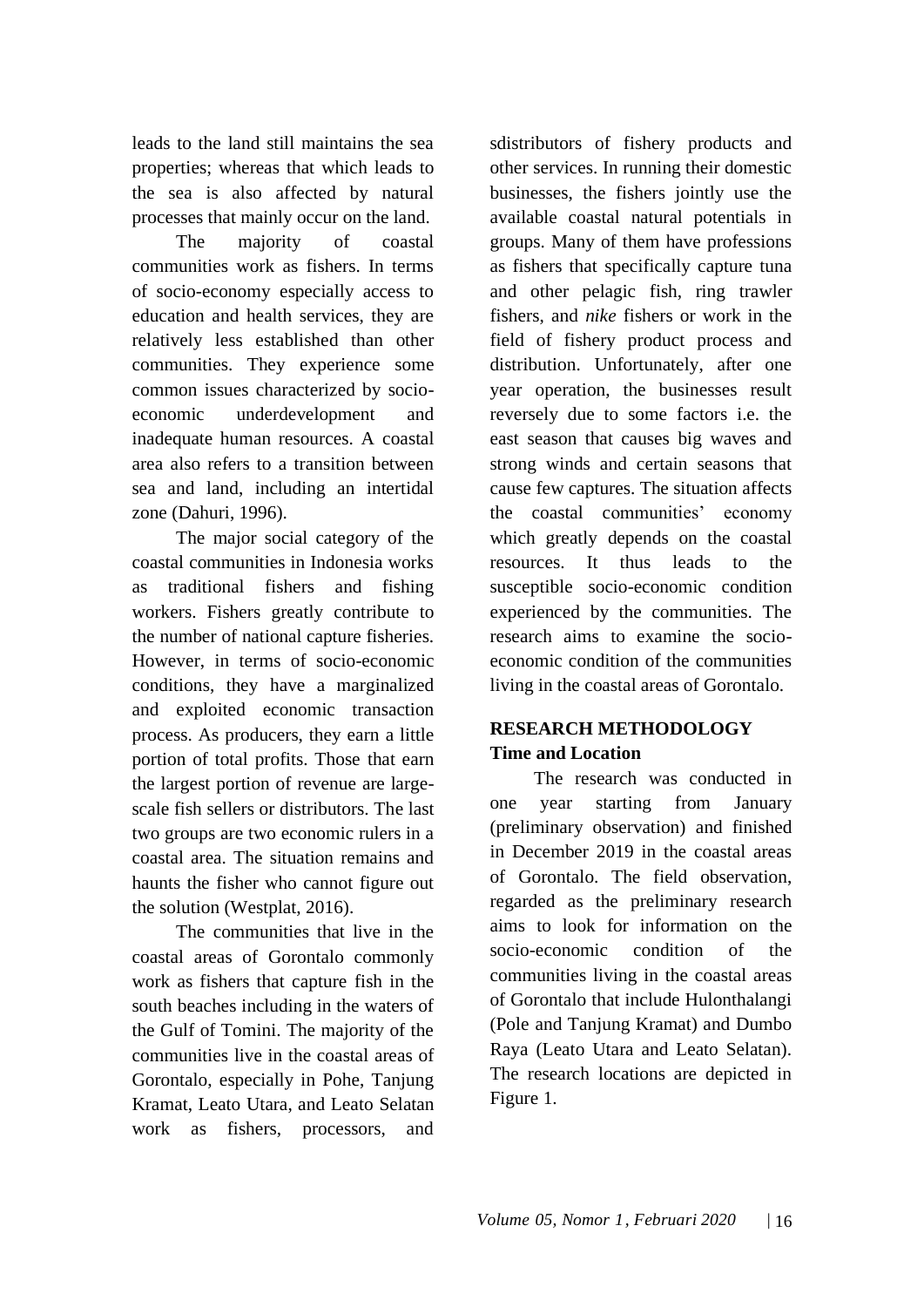

*Figure 1. The Coastal Areas of Gorontalo*

#### **Data Types and Sources**

Two data sources i.e. primary and secondary are used. Sugiyono (2014) clarify that primary data are data directly collected from respondents in the research location through questionnaires and interview distributed and conducted in the beginning until the end of the research. The questionnaires are distributed based on the number of respondents. Moreover, secondary data are data collected from studying literature and scientific publications.

### **Population and Sample**

### **1. Population**

Sugiyono (2014) concludes that population is a generalized area comprising objects/subjects that maintain a certain quality and characteristics determined by a researcher to study and conclude. The population of this research includes 2,025 heads of families that live in the coastal areas of Gorontalo (BPS Gorontalo, 2019).

### **2. Sample**

The sample of this research includes 2,025 heads of families that domicile in the coastal areas of Gorontalo. We determine the number of respondents using the Slovin Technique with an error level of 15%. We acquire 163 heads of families as our research sample that live in four of ten subvillages in Dumbo Raya and Hulonthalagi. A random sampling technique is applied where questionnaires are randomly and proportionally distributed in each subvillage following the Slovin Technique with an error level of 15% that has been determined following the result of the sample calculation. Sampling is initiated by selecting respondents that live in one sub-village border and ended in the other border following the number of the sample that has been determined.

The number of samples is set using SLovin Formulae with an error level of 0.15. The number of selected samples is calculated using the following formulae.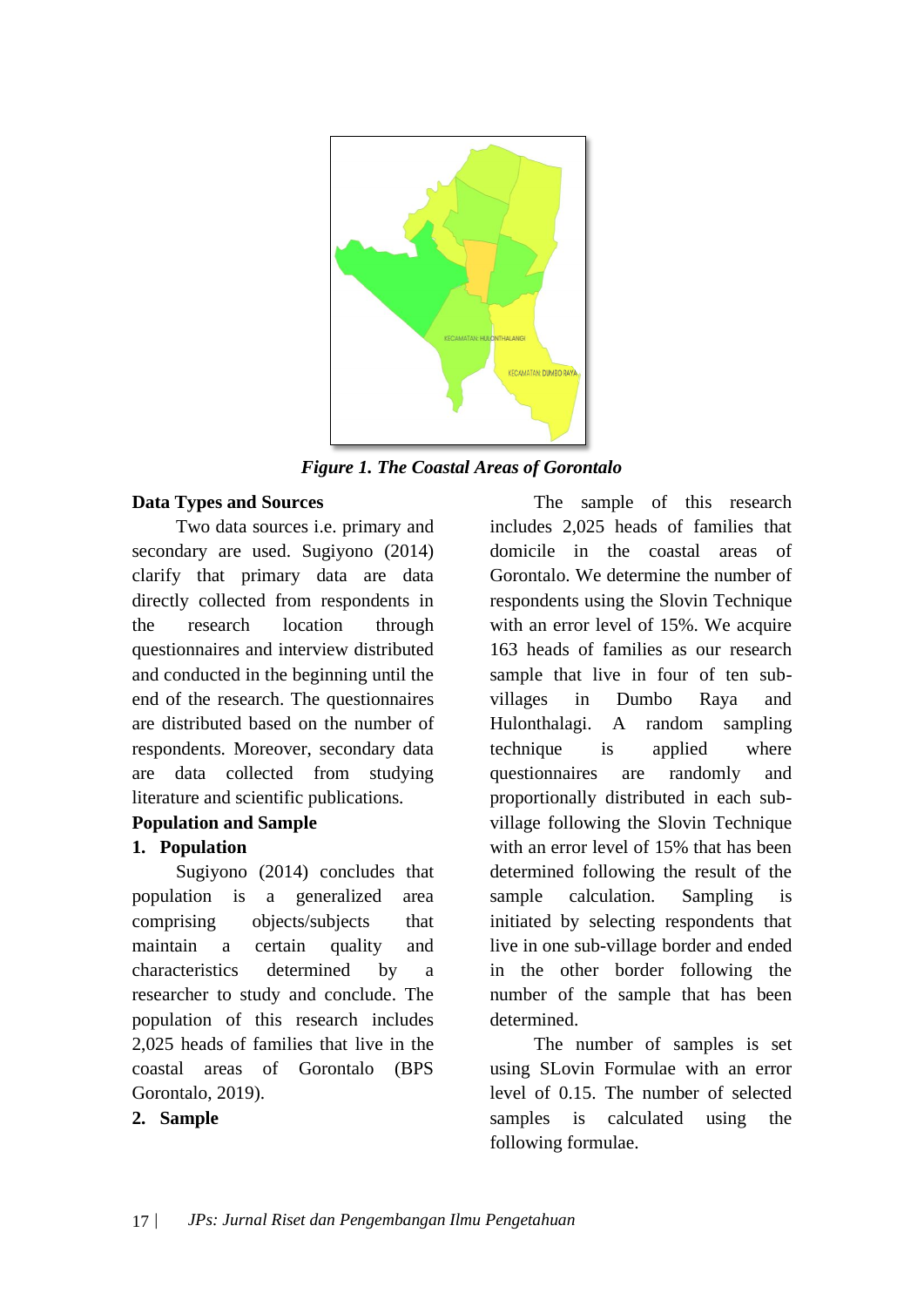$$
n = \frac{N}{1 + Ne^2}
$$

Where:

 $n =$  the number of samples

 $N =$  the number of the population

 $e =$  the error tolerance limit

# **Sampling and Data Collection Techniques**

The data collection techniques used in this research are:

### **1. Questionnaire**

Data collection with questionnaires constitutes data collection with distributing questionnaires containing questions or statements to respondents in research. The scale used in questionnaire evaluation is a Likert scale with the following scoring.

- a. Score 3 is given to the "high" answer.
- b. Score 2 is given to the "medium" answer.
- c. Score 1 is given to the "low" answer.

### **2. Documentation**

Documentation is the research data and variable collection technique where the researcher is required to look up information from notes, books, newspapers, magazines, and news on electronic media. The documented data is functioned to strengthen supporting data or as comparing references (Arikunto, 2006).

### **Data Analysis**

Data analysis is conducted using an inferential analysis method. The inferential analysis method used in this research is:

### **1. Descriptive Analysis**

This research uses a descriptive statistic analysis of a variant unit that describes the socio-economic condition of a community. The analysis aims to describe or illustrate the collected data as the way it is and is not supposed to draw a generalized conclusion. Among descriptive statistics are data presentations with a table, graph, round chart, pictogram, mode, median, and mean (central tendency measurement) calculation, decile, percentile calculation, data distribution calculation with a mean and standard deviation calculation, and percentage calculation (Sugiyono, 2014).

Three variables used in this research are dependent, independent, and intervening variables. The variables used in this research are listed in Table 1.

| No.            | Socio-economic<br><b>Indicator</b>                | Weight | <b>Category of Socio-economic Condition of Each</b><br>Variable                                                                             |                 |               |
|----------------|---------------------------------------------------|--------|---------------------------------------------------------------------------------------------------------------------------------------------|-----------------|---------------|
|                |                                                   |        | Medium $(2)$<br>Low(1)<br>$20-40$ years old<br>40-60 years old<br>$100 - 200$ m<br>$>200 \text{ m}$<br>Tertiary level<br>Service<br>Laborer | High $(3)$      |               |
|                | Age                                               | 10     |                                                                                                                                             |                 | 60 years old  |
| 2              | Distance between<br>the domicile and<br>the coast | 5      |                                                                                                                                             |                 | $<$ 100 m     |
| 3              | Education                                         | 10     |                                                                                                                                             | Secondary level | Primary level |
| $\overline{4}$ | Occupation                                        | 15     | provider                                                                                                                                    |                 | Fisher        |

**Table 1. The Scoring of Socio-economic Indicators of the Fisher Communities in the Coastal Areas of Gorontalo**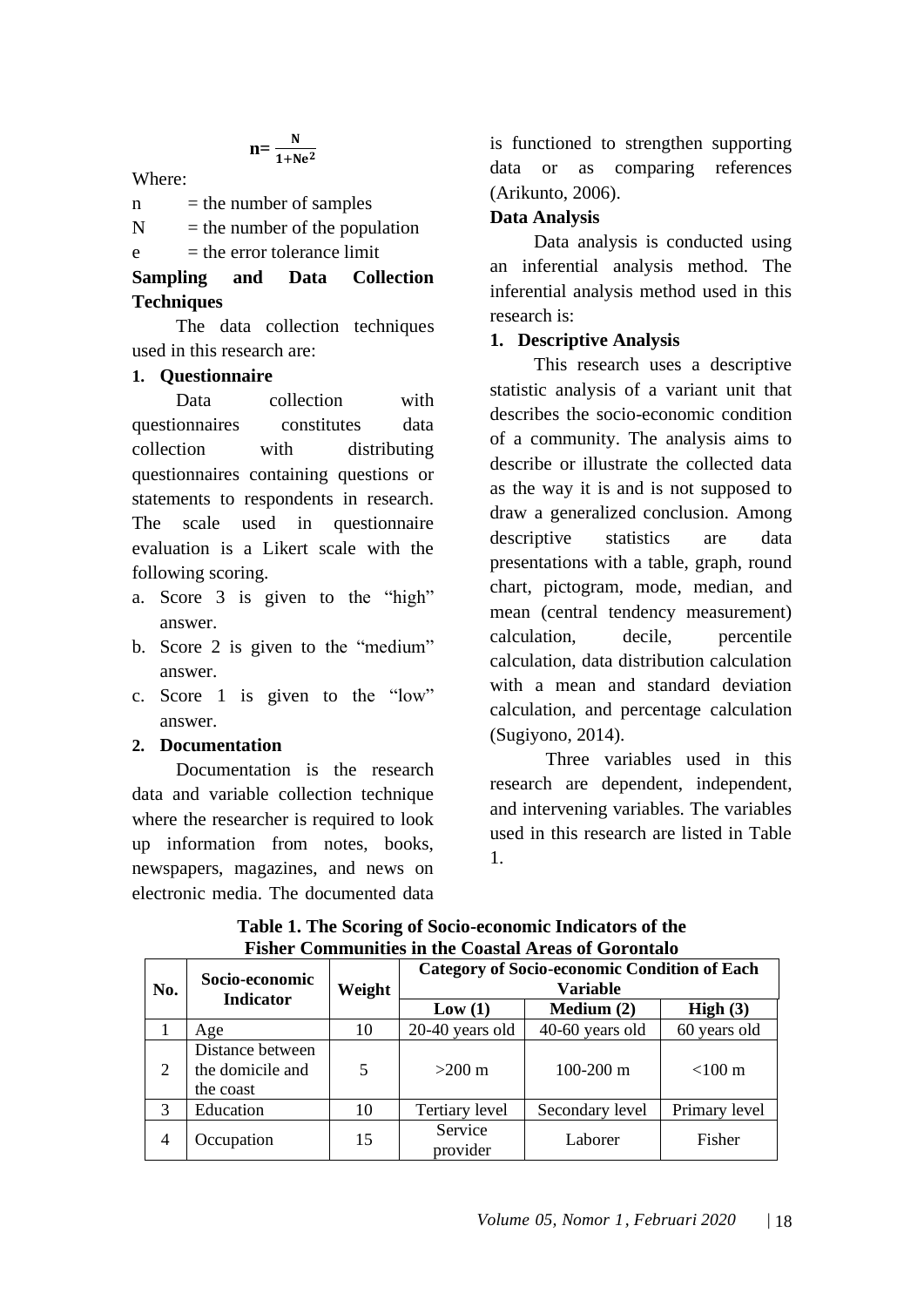| 5  | Revenue                                     | 15 | $>4$ million  | 2-4 million  | $<$ 2 million |
|----|---------------------------------------------|----|---------------|--------------|---------------|
| 6  | Household<br>expenditure                    | 10 | $<$ 2 million | 2-4 million  | $>4$ million  |
| 7  | Production asset<br>worth                   | 10 | $>15$ million | 5-15 million | $<$ 5 million |
| 8  | The number of<br>family members<br>financed | 10 | $<$ 3 people  | 3-6 people   | $>6$ people   |
| 9  | Knowledge on<br>coasts                      | 10 | High          | Medium       | Low           |
| 10 | Dependence on<br>coasts                     | 5  | Cultural      | Social       | Economic      |

The classification of the socioeconomic condition of the fisher communities in the coastal areas of Gorontalo is shown in Table 2.

Another analysis is the descriptive analysis of respondents' responses using a comparison between actual scores and ideal scores. The responses are scored with a maximum score of 3 and a minimum score of 1. The scale range is thus identified by multiplying the highest score to the number of respondents and multiplying the lowest score to the number of respondents.

**Table 2. The Category of the Socio-economic Susceptibility of the Communities in the Coastal Areas of Gorontalo**

| No. | <b>Category of the Socio-economic</b><br><b>Condition Index</b> | <b>Score</b> |
|-----|-----------------------------------------------------------------|--------------|
|     | High                                                            | >233         |
|     | Medium                                                          | 166-233      |
|     | Low                                                             | >166         |

### **FINDINGS AND DISCUSSION General Description**

The coastal areas of Gorontalo are located in the Gulf of Gorontalo. The areas consist of two subdistricts i.e. Hulonthalangi and Dumbo Raya and four sub-villages. The majority of the communities that live in the areas work as fishers that capture fish in the coastal areas or the waters area of Gorontalo including the Gulf of Tomini and Seram Sea. Meanwhile, the rest work for other sectors. This research is performed in the coastal areas of Gorontalo and aims to investigate the socio-economic condition of the fishers communities in Pohe and Tanjung Kramat in Hulonthalangi and Leato Utara and Leato Selatan in Dumbo Raya.

# **The Socio-economic Condition of the Communities in the Coastal Areas of Gorontalo**

According to our research, the characteristics of the respondents that describe the socio-economic condition of the fisher communities are as follows.

### **1. Age**

The respondents have a range of ages that is 26-71 years old. The respondents' ages are described in the form of a chart in Figure 2.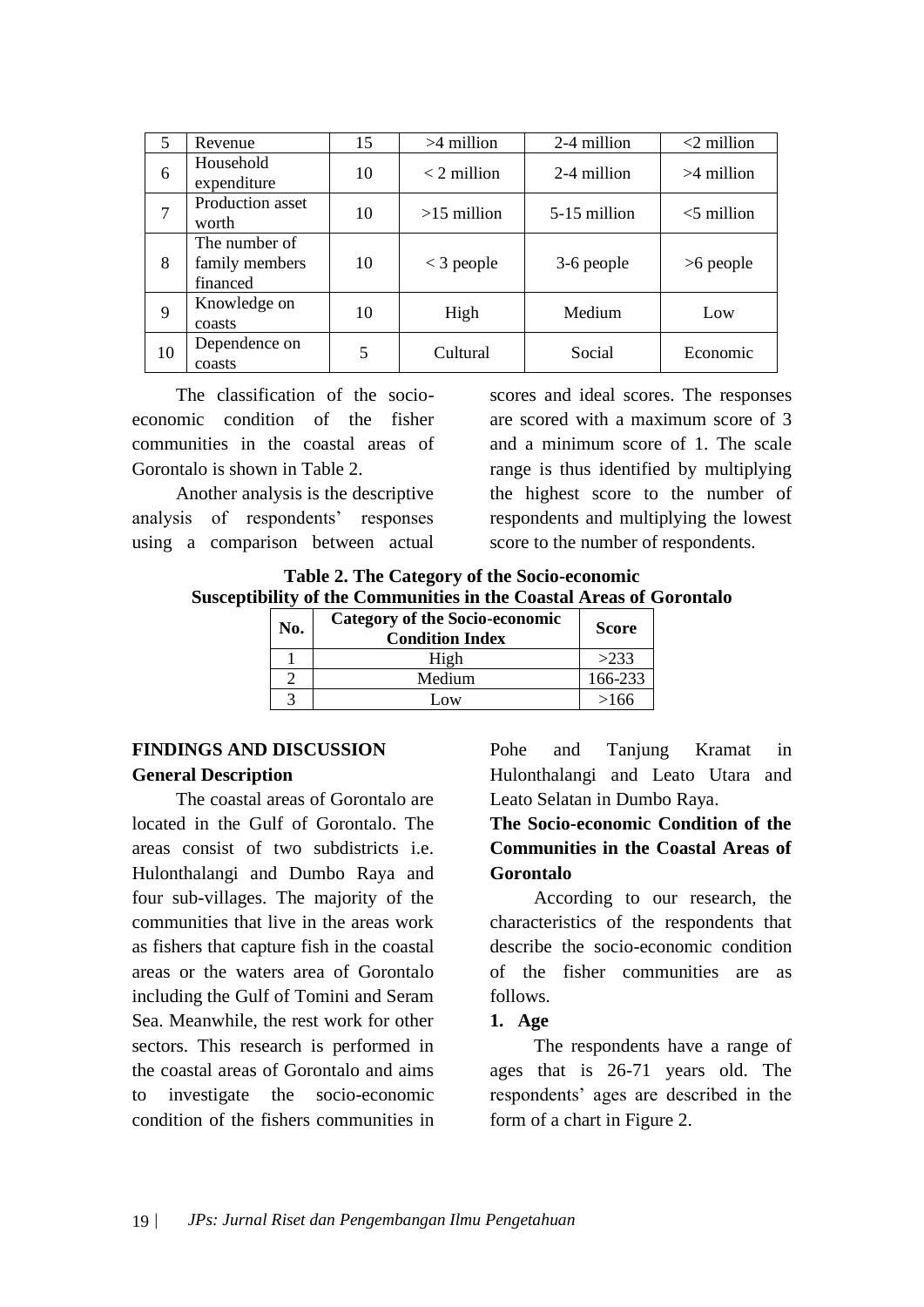

*Figure 2. The Respondents' Average Ages Source: Primary Data (Processed), 2019*

Figure 2 confirms that the most predominant age category of respondents is in the interval 41-50 years old (35.58%), followed by the age category in the interval 51-60 years old (30.67%) and the interval 31-40 years old (23.31%). Moreover, the most subordinate age category is in the interval 60-70 years old (7.98%), followed by the age category in the interval 20-30 years old (1.84%) and the interval 70-80 years old (0.61%). According to Figure 2, the age category of dominant and productive respondents is in the interval 20-60 years old (90.80%); whereas that of less productive respondents in terms of coastal activities is in the interval of 61- 80 years old (9.20%).

#### **2. Educational Level**

The educational levels of respondents vary, from the primary, secondary, to tertiary levels. In general, the educational levels of the respondents are presented in Figure 3.



*Figure 3. The Respondents' Educational Levels Source: Primary Data (Processed), 2019*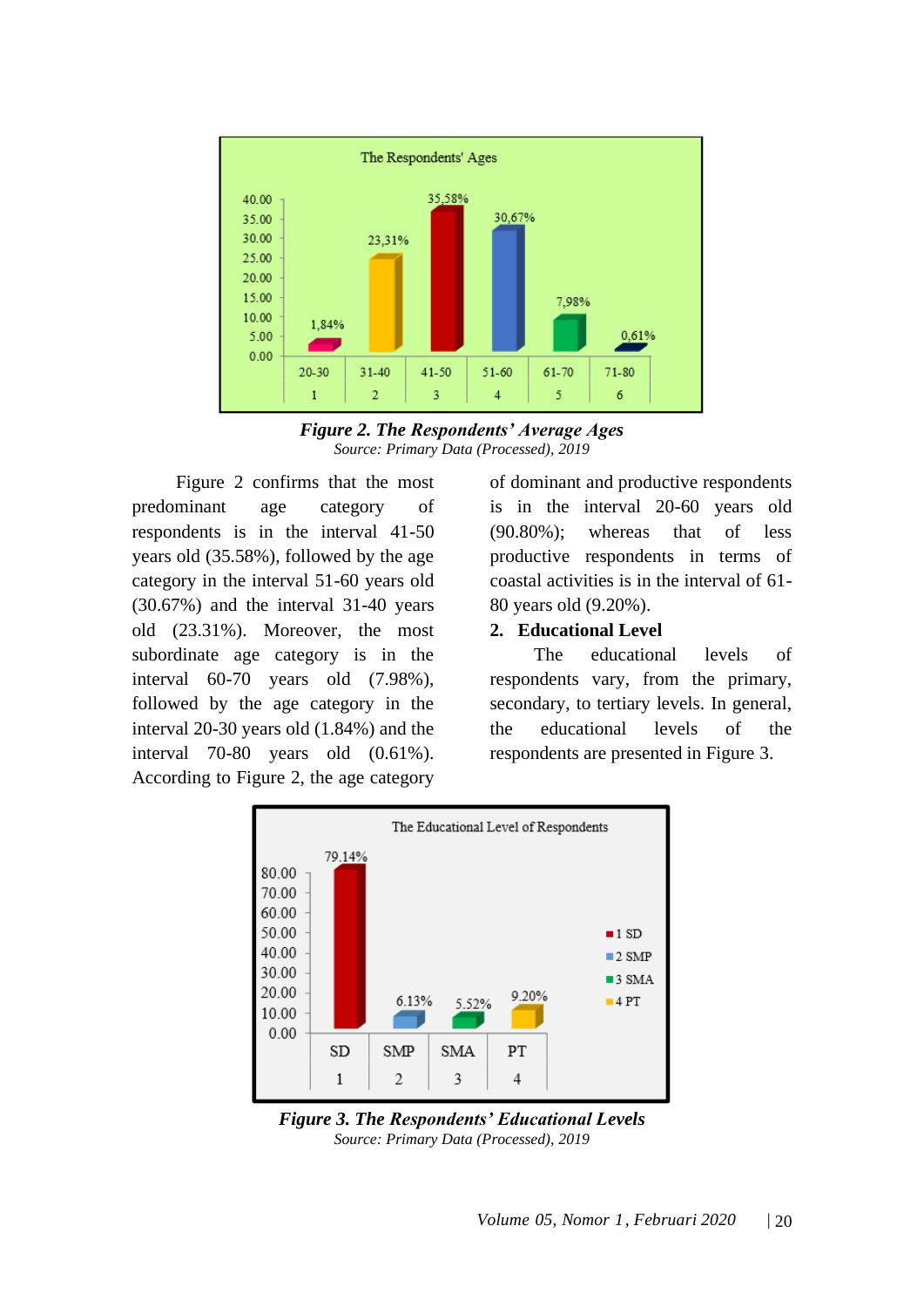Figure 3 indicates that most respondents have primary education (79.14%), while the rest have tertiary education (9.20%) and secondary education (junior high school education 6.13% and senior high school education 5.52%). The three educational levels inform us that the social capital of the communities in the coastal areas of Gorontalo in terms of eco-friendly technology adaptation to manage natural resources in the areas is relatively low. The situation also implies that socio-economic barriers in terms of educational level in the areas have a significant impact. Now that the communities have a low educational level, they have a low adaptive ability that impedes the socio-economic condition in the area where they live.

# **3. Distance between the Domicile and the Coast**

Based on the research of the distance from the domicile to the coast, the distance 0-100 meters reaches the highest percentage that is 48.47%, followed by 101-200 meters and >200 meters with the smallest percentage that is 21.47%. The detailed description is in Figure 4.



*Figure 4. Distance between the Domicile and the Coast Source: Primary Data (Processed), 2019*

The situation conveys that in terms of housings, most respondents' houses are located <200 meters from the beach (78.53%); while the rest build houses >200 meters from the beach (21.47%). It causes the first group's houses to experience coastal abrasion and other destructive impacts due to beach waves and sea winds. Contrastively, those who live more than 200 meters from the beach have a relatively good socio-economic condition as the distance prevents

coastal abrasion and destructive sea winds.

#### **4. Occupation**

Most respondents work as fishers and in other job fields i.e. laborers, service providers, merchants, and employees in either the government or private sector. According to the findings, most respondents are fishers. Besides, they have alternative jobs i.e. laborers, merchants, and service providers. The details are provided in Figure 5.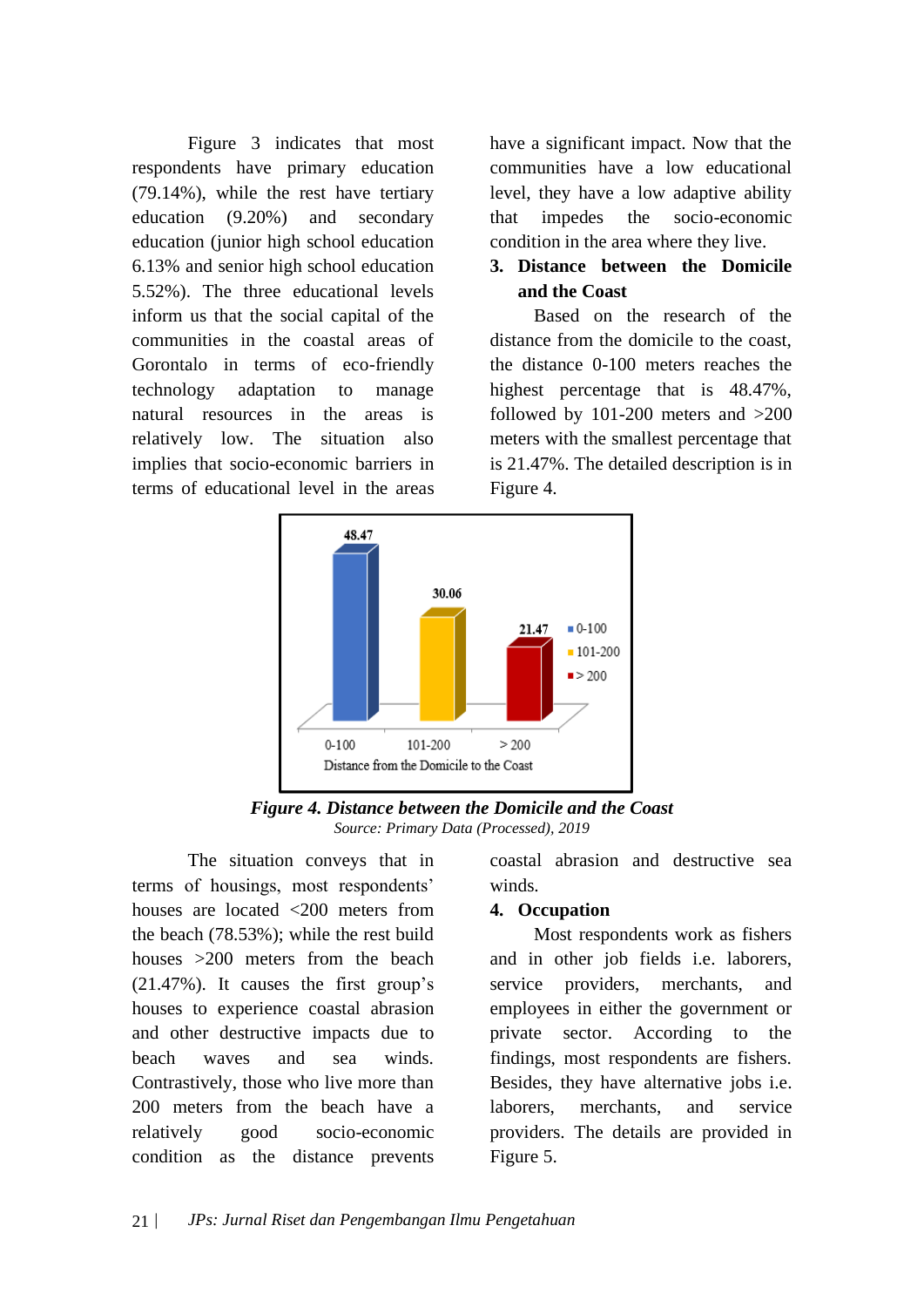

*Figure 5. The Respondents' Main and Alternative jobs Source: Primary Data (Processed), 2019*

Indicated by Figure 5, most respondents work as fishers. However, fishery and non-fishery laborers (53.99%), merchants who sell in the coastal areas and fishery distributors (22.70%), auto-rickshaw driver (21.47%), and shopkeeper and shop employee (1.84%) are the alternative jobs they prefer when the seasons do not allow them to capture fish i.e. high waves and extreme weathers.

#### **5. Production Asset Worth**

The production assets owned by most respondents vary and consist of facilities and infrastructures to capture fish and other production facilities. The production asset worth is converted into Rupiah. Based on the data collected, the production asset worth is categorized into three groups i.e.  $\leq$ 5 million, 5-15 million, and >15 million. The details are indicated in Figure 6.



*Figure 6. The Respondents' Production Asset Worth Source: Primary Data (Processed), 2019*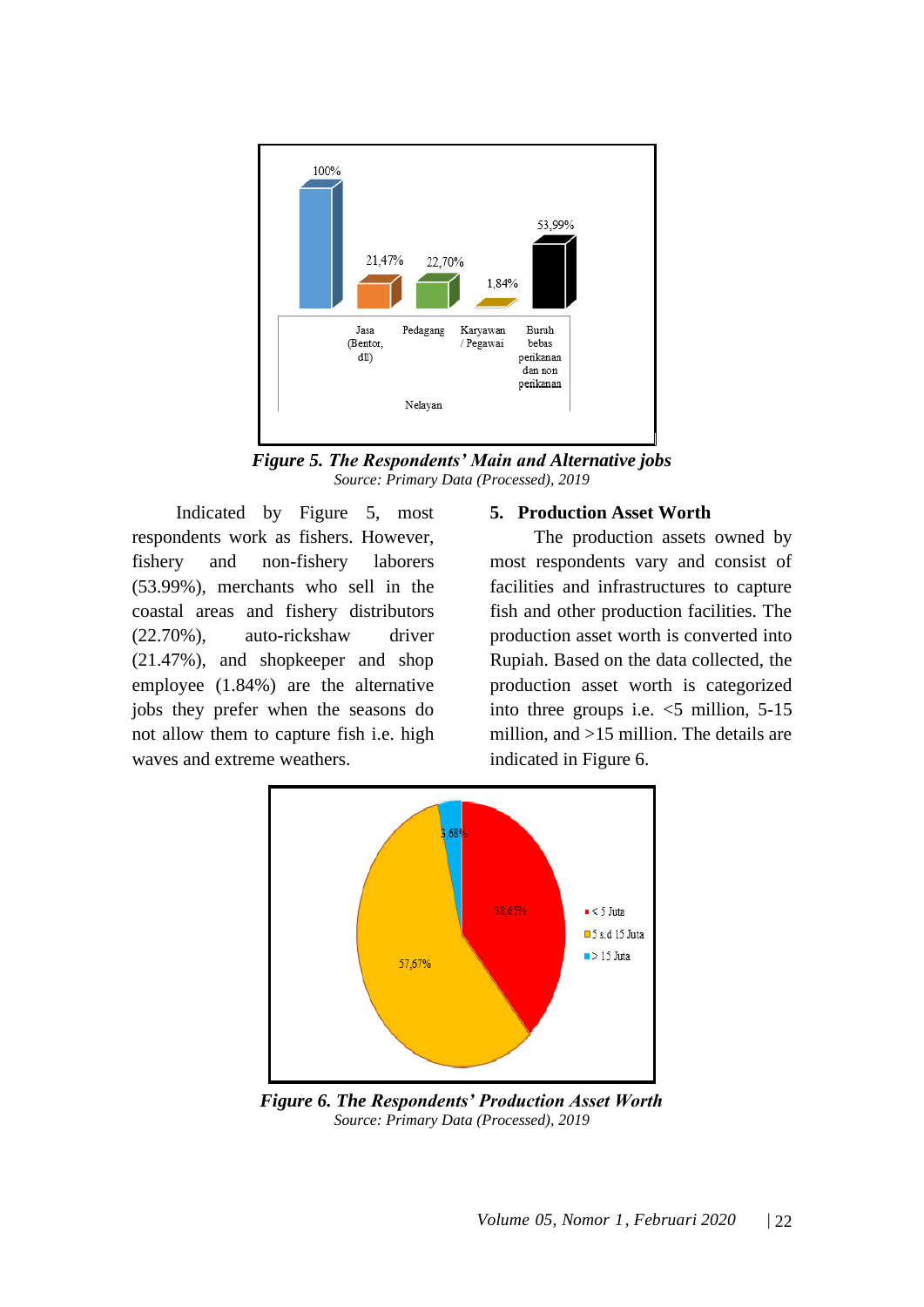Referring to Figure 6, most respondents' assets are in the range of 5-15 million (57.67%), followed by the range of  $\leq$ 5 million (38.65%) and  $>15$ million (3.68%). Considering the value of the assets owned by our respondents, we conclude that the communities living in the coastal areas have a 'medium' situation because most of them had assets worth 5-14 million Rupiahs. The assets are mainly in the form of *ketinting* boats and simple equipment to capture fish. Meanwhile,

the communities whose assets are worth >15 million are the fishers who own fiber boats or wooden boats with a capacity of <5 GT and outboard motor of 15 PK.

### **6. The Number of Family Members Financed**

The number of family members financed by the respondents varies. The number of the family members financed is classified into three i.e. 1-3 people, 4- 6 people, and >6 people. The details are indicated in Figure 7.



*Figure 7. The Number of Family Members Financed by the Respondents Source: Primary Data (Processed), 2019*

Based on Figure 7, the highest number of family members financed by the respondents is  $4-6$  (79.14%), followed by 1-3  $(12.27%)$ , and  $>6$ (8.59%). The number defines that respondents that finance 3-6 family members have a high expenditure. Meanwhile, the respondents that finance 1-3 family members come with a percentage of 12.27%. Furthermore, the respondents with a low expenditure have >6 family members (8.58%). It

signifies that the number of respondents with  $>6$  family members is lower than the number of respondents with  $<$ 6 family members.

### **7. Monthly Revenue**

The respondents' monthly revenue is categorized into three groups i.e. <IDR2,000,000; IDR2,000,000- 4,000,000; and >IDR4,000,000. The details of the category are presented in Figure 8.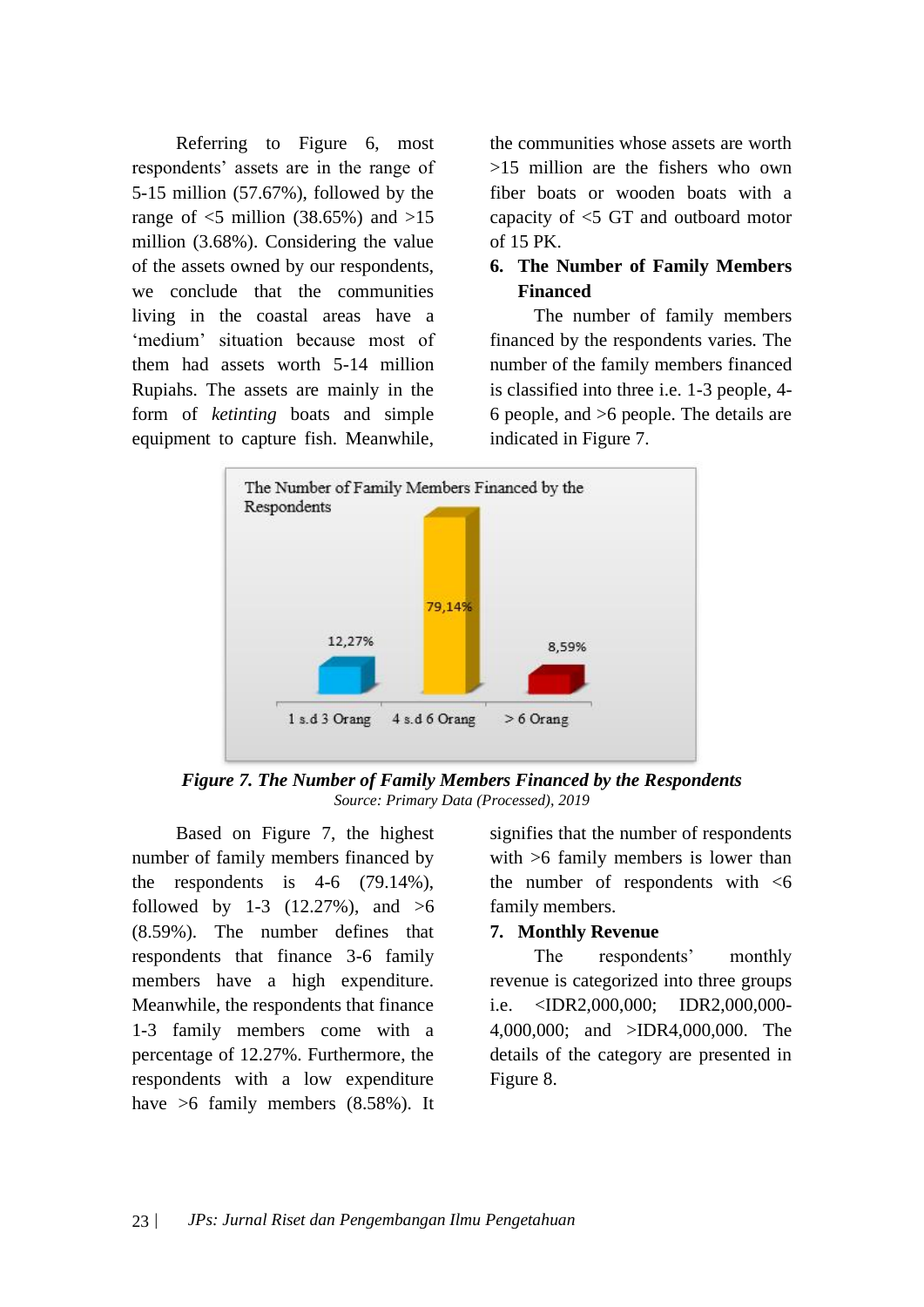

*Figure 8. The Respondents' Monthly Revenue Source: Primary Data (Processed), 2019*

As we can observed in Figure 8, most respondents's monthly revenue is IDR2,000,000-4,000,000 (77.91%), followed by <IDR2,000,000 (22.09%), and >IDR4,000,000 (0%). In terms of monthly income, the situation implies that the communities that live in the coastal areas of Gorontalo have a medium category with monthly revenue of IDR2,000,000-4,000,000. According to our interview with the respondents, the revenue is average monthly revenue from the total revenue accumulated in one year. The amount of revenue is related to the production assets owned by the respondents. Most respondents own assets worth IDR15,000,000 with the asset type of boat fleet whose size is <3GT and *katining* machine and capturing equipment.

#### **8. Monthly Household Expenditure**

The respondents' monthl household expenditure is categorized into three i.e. <IDR2,000,000; IDR2,000,000-4,000,000; and >IDR4,000,000. The details of the category are presented in Figure 9.



*Figure 9. The Percentage of Respondents' Monthly Household Revenue Source: Primary Data (Processed), 2019*